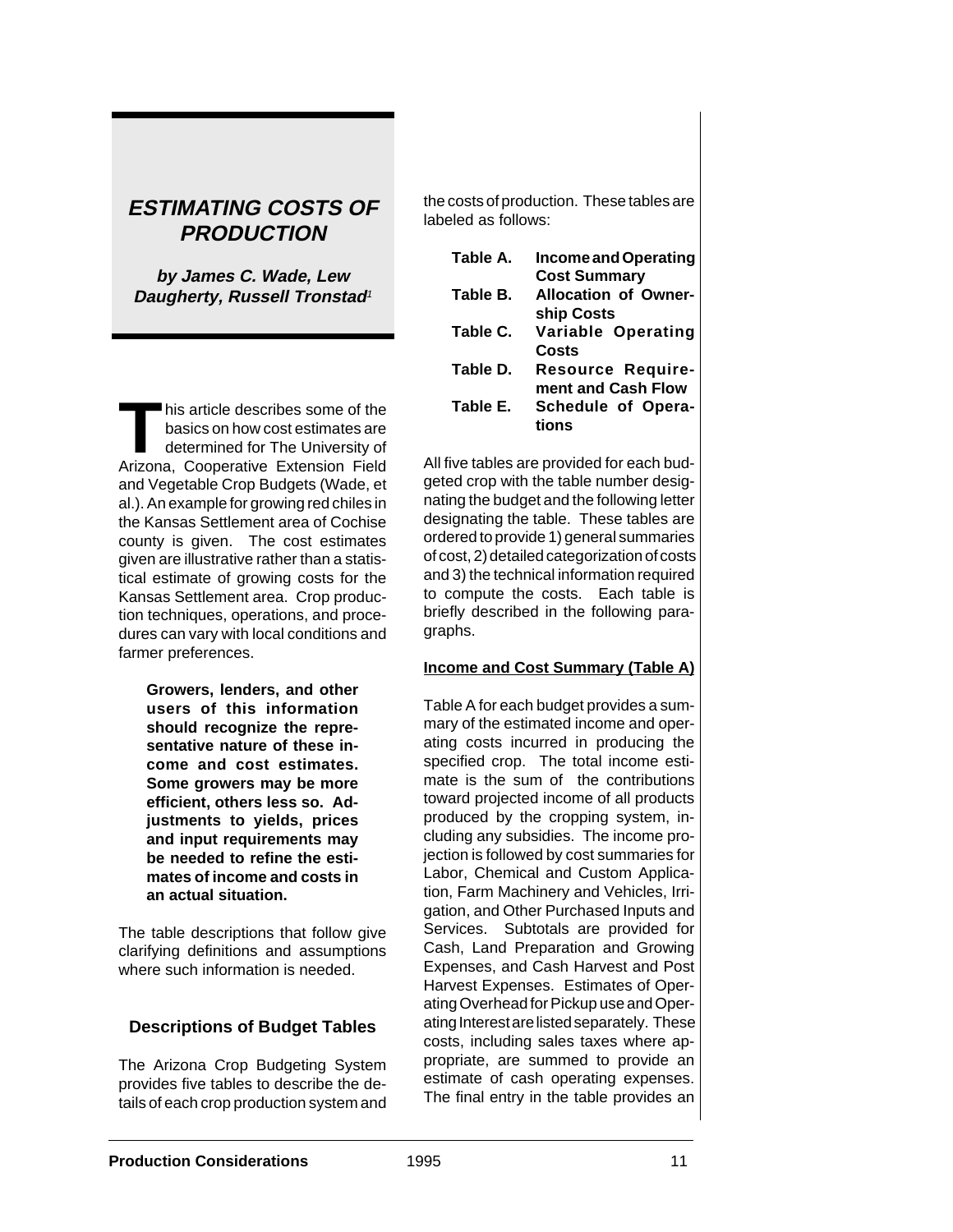| <b>COUNTY: Cochise</b><br><b>CROP:</b><br>Chile, Red<br>Konsus Settlement<br><b>AREA:</b><br><b>BOOK BOOK ON</b><br>because the beat and the decision and section the method and section | ACRES:<br><b>TIFLD:</b> | <b>FAMI: SE AZ Vegetables</b><br>1.8<br>2.000.0 Lb/Acre |                 | <b>WATER SOURCE!</b><br>PREVIOUS CROP: | Ks NE<br><b>IREIGATION SYSTEM: Flood Furrow</b> | <b>Mout, Tinter</b>                                                                                            | <b>TILLAGE: Conventional</b><br>$50 \text{ H}$ :<br>Sandy-Loan<br>01/04/93<br>DAT E: |  |
|------------------------------------------------------------------------------------------------------------------------------------------------------------------------------------------|-------------------------|---------------------------------------------------------|-----------------|----------------------------------------|-------------------------------------------------|----------------------------------------------------------------------------------------------------------------|--------------------------------------------------------------------------------------|--|
| Item                                                                                                                                                                                     |                         | Unit                                                    | <b>Quantity</b> | Price<br>70mi +                        | <b>Budgeted</b><br><b>INCRE</b>                 | Total<br><b>JACre</b>                                                                                          | Your Form<br>Budget                                                                  |  |
| <b>INCORE -&gt; Red Chile</b>                                                                                                                                                            |                         | Pound                                                   | 2,000.00        | 58.5880                                | \$1,000.00                                      | <b>\$1,000.00</b>                                                                                              | provide personal excitation being                                                    |  |
| CASH LAND PREPARATION AND GROTING EXPENSES (including xolex tox)                                                                                                                         |                         |                                                         |                 |                                        |                                                 |                                                                                                                |                                                                                      |  |
| Paid Labor (including benefits)                                                                                                                                                          |                         |                                                         |                 |                                        |                                                 | 165.65                                                                                                         | ------------                                                                         |  |
| Tractor/Self Propelled                                                                                                                                                                   |                         |                                                         |                 |                                        | 32.11                                           |                                                                                                                |                                                                                      |  |
| Hund                                                                                                                                                                                     |                         |                                                         |                 |                                        | 184.76                                          |                                                                                                                | to the oil countries about the country                                               |  |
| Irrigation                                                                                                                                                                               |                         |                                                         |                 |                                        | 26.88                                           |                                                                                                                | provided the primary advertising from the                                            |  |
| @ther/Contract                                                                                                                                                                           |                         |                                                         |                 |                                        | 1.98                                            |                                                                                                                | <b>CONTRACTOR CONTRACTOR</b>                                                         |  |
| Chamicals & Custom Applications                                                                                                                                                          |                         |                                                         |                 |                                        |                                                 | 156.48                                                                                                         | <b>Service contract decision between</b>                                             |  |
| Fereilizero                                                                                                                                                                              |                         |                                                         |                 |                                        | 84.64                                           |                                                                                                                |                                                                                      |  |
| Insecticides                                                                                                                                                                             |                         |                                                         |                 |                                        | 17.18                                           |                                                                                                                | because permissi permissi dan permis                                                 |  |
| <b>Merbicides</b>                                                                                                                                                                        |                         |                                                         |                 |                                        | 36.37                                           |                                                                                                                |                                                                                      |  |
| Other Chemicals                                                                                                                                                                          |                         |                                                         |                 |                                        | 18.29                                           |                                                                                                                |                                                                                      |  |
| Form Mochinery and Vehicles                                                                                                                                                              |                         |                                                         |                 |                                        |                                                 | 53.HL                                                                                                          | <b>Service for the contract contract for the co</b>                                  |  |
| <b>Biesel Fuel</b>                                                                                                                                                                       |                         |                                                         |                 |                                        | 17.42                                           |                                                                                                                | <b>March 20 Section Contract Inches</b>                                              |  |
| Expotrs & Maint.                                                                                                                                                                         |                         |                                                         |                 |                                        | 35.59                                           |                                                                                                                |                                                                                      |  |
| Irrigation (cacluding isbor)                                                                                                                                                             |                         |                                                         |                 |                                        |                                                 | 247.74                                                                                                         | the low year and with the state and with the state                                   |  |
| Natural Gos/Pumping                                                                                                                                                                      |                         |                                                         |                 |                                        | 218.11                                          |                                                                                                                | permanent commercial statistics continued                                            |  |
| Expetra & Maint.                                                                                                                                                                         |                         |                                                         |                 |                                        | 29.62                                           |                                                                                                                | provided the private stationary from                                                 |  |
| Other Purchozed Inputs & Services                                                                                                                                                        |                         |                                                         |                 |                                        |                                                 | 162.75                                                                                                         |                                                                                      |  |
| Seed/Transplants                                                                                                                                                                         |                         |                                                         |                 |                                        | 162.75                                          |                                                                                                                | ---------------                                                                      |  |
| TOTAL CASH LAND PREPARATION AND GROUDDE EXPENSES                                                                                                                                         |                         |                                                         |                 |                                        |                                                 | 785.54                                                                                                         | <b>In this of the street and processes are the</b>                                   |  |
|                                                                                                                                                                                          |                         |                                                         |                 |                                        |                                                 |                                                                                                                | <b>MONEY PERMIT AND RESIDENT</b>                                                     |  |
| CASH HARVEST AND POST HARVEST EXPENSES                                                                                                                                                   |                         |                                                         |                 |                                        |                                                 |                                                                                                                |                                                                                      |  |
| Poid Lobor (including benefitz)                                                                                                                                                          |                         |                                                         |                 |                                        |                                                 | 41.34                                                                                                          |                                                                                      |  |
| Tractor/Self Propelled                                                                                                                                                                   |                         |                                                         |                 |                                        | 1.64                                            |                                                                                                                |                                                                                      |  |
| @ther/Contract                                                                                                                                                                           |                         |                                                         |                 |                                        | 39.78                                           |                                                                                                                | to think because showing an ani                                                      |  |
| Form Nochinery and Vehicles                                                                                                                                                              |                         |                                                         |                 |                                        |                                                 | 2.25                                                                                                           | provided the price and provided the form                                             |  |
| Diesel Fuel                                                                                                                                                                              |                         |                                                         |                 |                                        | 0.112                                           |                                                                                                                | <b>CONTRACTOR CONTRACTOR CONTRACTOR</b>                                              |  |
| Expoirs & Maint.                                                                                                                                                                         |                         |                                                         |                 |                                        | 1.43                                            |                                                                                                                | proposed the private absolute the second                                             |  |
| Custom Harvest/Post Harvest                                                                                                                                                              |                         |                                                         |                 |                                        |                                                 | 558.88                                                                                                         | _________                                                                            |  |
| TOTAL HARVEST AND POST HARVEST EXPENSE                                                                                                                                                   |                         |                                                         |                 |                                        |                                                 | 593.58                                                                                                         | between personal excitation because                                                  |  |
|                                                                                                                                                                                          |                         |                                                         |                 |                                        |                                                 |                                                                                                                |                                                                                      |  |
| UP ERATING OVERIEAS-SPIEKUP USE                                                                                                                                                          |                         |                                                         |                 |                                        |                                                 | 11.49                                                                                                          | <b>Service Services encourage between</b>                                            |  |
| OPERATING INTEREST AT<br>8.5%                                                                                                                                                            |                         |                                                         |                 |                                        |                                                 | 28.73                                                                                                          | be as the company's personal company's                                               |  |
|                                                                                                                                                                                          |                         |                                                         |                 |                                        |                                                 | ------------                                                                                                   | <b><i>MAIN MAN WAY MAIN</i></b>                                                      |  |
| TOTAL CASH OPERATING EXPENSES                                                                                                                                                            |                         |                                                         |                 |                                        |                                                 | \$1,418.34                                                                                                     | <b>Service Services describe la lanc</b>                                             |  |
| <b>RETURNS OVER CASH OPERATING EXPENSES</b>                                                                                                                                              |                         |                                                         |                 |                                        |                                                 | \$418.34)                                                                                                      |                                                                                      |  |
|                                                                                                                                                                                          |                         |                                                         |                 |                                        |                                                 | Notes: The above figures do not include ownership costs, see Table 58 on Page 26 for detailed cost allocation. |                                                                                      |  |

ARIZONA COOPERATIVE EXTENSION Department of Ag & Resource Economics<br>University of Arizona F11/49

estimate of the RETURNS OVER CASH OPERATING EXPENSES.

**Important Assumptions:** Several important assumptions are made in estimating the Operating Costs of Table A.

- **1). That all labor costs are paid including allocations for employee benefits.**
- **2). Interest on operating loans is assumed paid.**
- **3). Yields are estimated using historical averages and trends for the crop and technology considered (5 year averages).**
- **4). Crop price estimates are based on commodity trend and out-**

**look information (5 year averages).**

**5). Costs of individual input items are derived from extensive data surveys and are reported in the appendixes of each crop budget.**

The costs of this table are detailed in Table C and described in a following section.

### **Allocation of Ownership Costs (Table B)**

Table B provides a summary of the allocation of ownership costs and the resulting expected returns of the enterprise. The first three lines of this table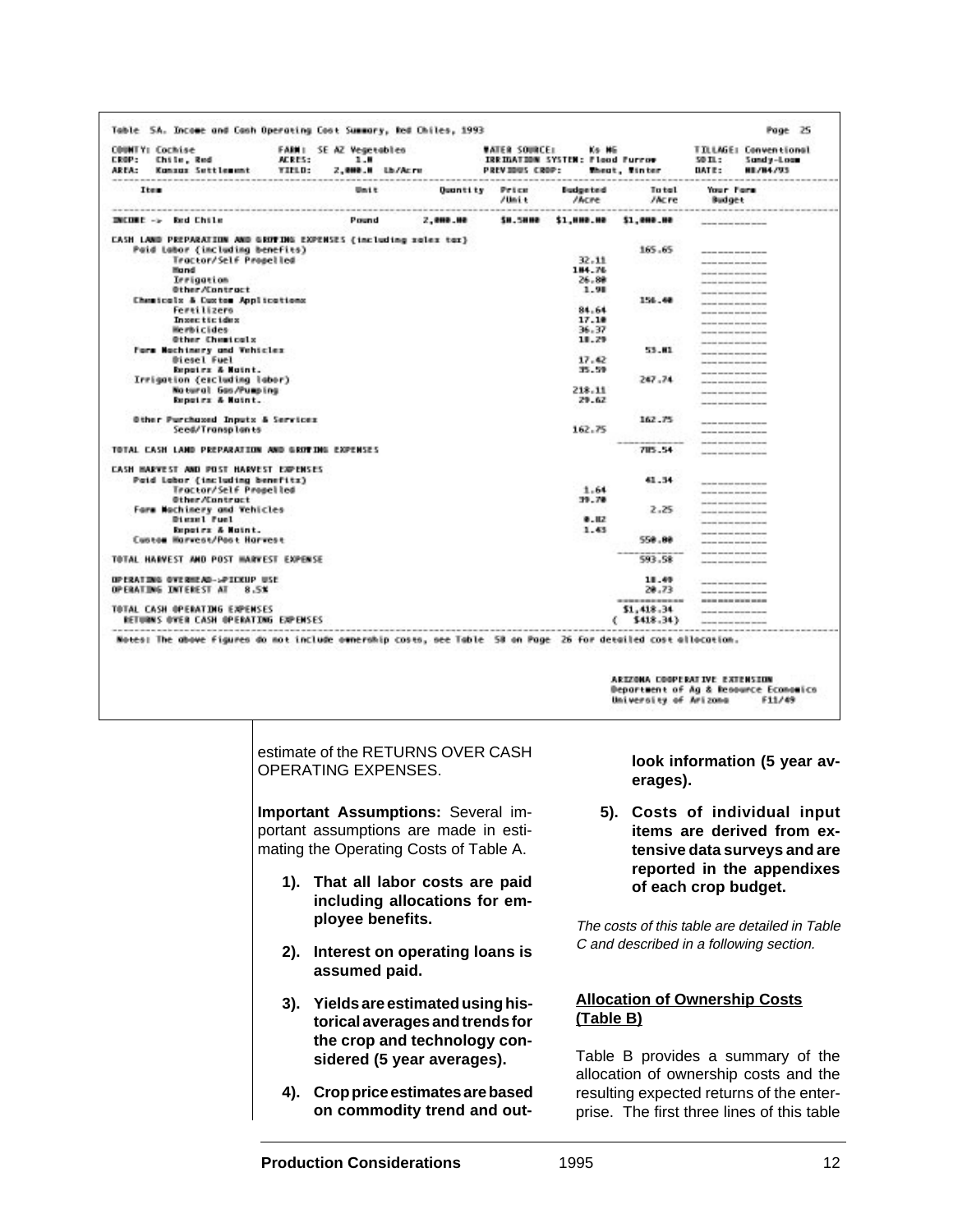| <b>COUNTY: Cochise</b><br><b>FARM: SE AZ Vegetables</b><br>CROP: Chile, Red<br>ACRESI 1.8<br>AREA: Kunsus-Settlement YIELD:                                                                                             | <b>WATER SOURCE!</b>                                         |   |                  | Ko MG<br><b>IRRIGATION SYSTEM: Flood Furrow</b><br>2,000.0 Lb/Acro PREVIOUS CROP: Theat, Tinter DATE: | <b>SO TU 1</b> | <b>TILLAGE: Conventional</b><br>Sandy-Lose<br><b>HE/B4/93</b> |
|-------------------------------------------------------------------------------------------------------------------------------------------------------------------------------------------------------------------------|--------------------------------------------------------------|---|------------------|-------------------------------------------------------------------------------------------------------|----------------|---------------------------------------------------------------|
| <b>Term</b>                                                                                                                                                                                                             | -- CASH COST BASIS (\$/ACRE) -<br>Income & Costs Het Returns |   |                  | 1 - TOTAL COST BASES (\$/ACRE) -<br>I Income & Costs Net Returns                                      |                |                                                               |
| TOTAL INCOME at \$ 0.5000/Lb<br>TOTAL OPERATING EXPENSES.<br>RETURN OVER CASE OPERATING EXPENSES                                                                                                                        | \$1,000.00<br>1,418.34                                       | c | \$418,343        | \$1,000.00<br>1,418.34                                                                                | c              | \$418.343                                                     |
| <b>CASH #VERHEAD EXPENSES</b><br>Tuzex, Housing & Insur., Form Machinery<br>Wells & Irrig. System<br>Gen. & Off. Overhead ( S% of Tot. Oper. Exp.)<br>General Form Maint. ( 3% of Tot. Oper. Esp.)                      | 4.96<br>13.13<br>78.91<br>42.55                              |   |                  | $-4.76$<br>13.13<br>78.91<br>42.55                                                                    |                |                                                               |
| Total Cash Drechead Expenses                                                                                                                                                                                            | 131.55                                                       |   |                  | 131.55                                                                                                |                |                                                               |
| RETURNS OVER CASH OPER. & UVER. EXPENSES.                                                                                                                                                                               | 1,549.89                                                     | c | 549,893          | 1,549.89                                                                                              | c              | 549.893                                                       |
| <b>CAPITAL ALLOCATIONS (198% Equity)</b><br>Capital Replacement, Machinery & Vehicles<br>Tells & Irrig. System<br>Interest on Equity, Machinery & Vehicles<br>Wells & Irrig. System<br><b>Total Capital Allocations</b> |                                                              |   |                  | 26.41<br>\$3.55<br>15.53<br>33.51<br>-------<br>129, 20                                               |                | 679.893                                                       |
| Land CostRent or Lease                                                                                                                                                                                                  | 45.88<br>-----------                                         |   |                  | 45.88<br>when we can show to send                                                                     |                |                                                               |
| <b>Total Land Costs</b>                                                                                                                                                                                                 | 45.88                                                        |   |                  | 45.88                                                                                                 |                | 724.893                                                       |
| Monogement Services ( 6% of Tot. Oper. Exp.)                                                                                                                                                                            |                                                              |   |                  | 15.18                                                                                                 |                |                                                               |
| TOTAL OTNERSHIP COST                                                                                                                                                                                                    | 176.55<br>----------                                         |   |                  | 390.05<br>------------                                                                                |                |                                                               |
| TOTAL COST.                                                                                                                                                                                                             |                                                              |   |                  | \$1,889.28<br>$\mathbf{I}$                                                                            |                | \$889.28)                                                     |
| <b>SEEAK-EVEN PRICE TO COVER OPERATING COST CPER LNS</b><br>BREAK-EVEN PRICE TO COVER OUNERSHIP COST<br>BREAK-EVEN PRICE TO COVER TOTAL COST                                                                            |                                                              |   | \$8.78<br>\$8.88 |                                                                                                       |                | 58.78<br>\$8.19<br>58.98                                      |

are summaries of the information from Table A.

Two sets of columns provide information on a "Cash Basis" and on a "Total Cost Basis." The distinction is important. The long term profitability of the enterprise requires that all costs (not just cash costs) be paid.

> **Cash Basis** includes all costs that are paid in cash to laborers, materials vendors, and custom operators, including those costs and interest paid to lending agents. Land rent, land taxes, and irrigation assessments are assumed to be paid in cash if applicable for the budgeted farm.

> **Total Cost Basis** includes (in addition to those cash items described previously) allocations for costs which may or may not be paid in cash, but which are normally not

paid in cash. These costs include allocations for capital replacement of farm equipment, opportunity interest on farm equipment and farm land, and nonpaid labor and management.

An overview of the table shows that CASH OVERHEAD EXPENSES include estimates for Taxes, Housing, and Insurance on Farm Machinery (including vehicles) and Irrigation Equipment (excluding ditches). General Overhead and General Farm Maintenance are estimated as percentages of the Total Operating Expenses. Estimating procedures for Taxes, Housing, and Insurance are more complex and are documented elsewhere. This group of costs is designated as "cash costs" since they are generally paid in cash during the cropping year.

CAPITAL ALLOCATIONS are designated on a "Total Cost Basis" since they may or may not be paid during the crop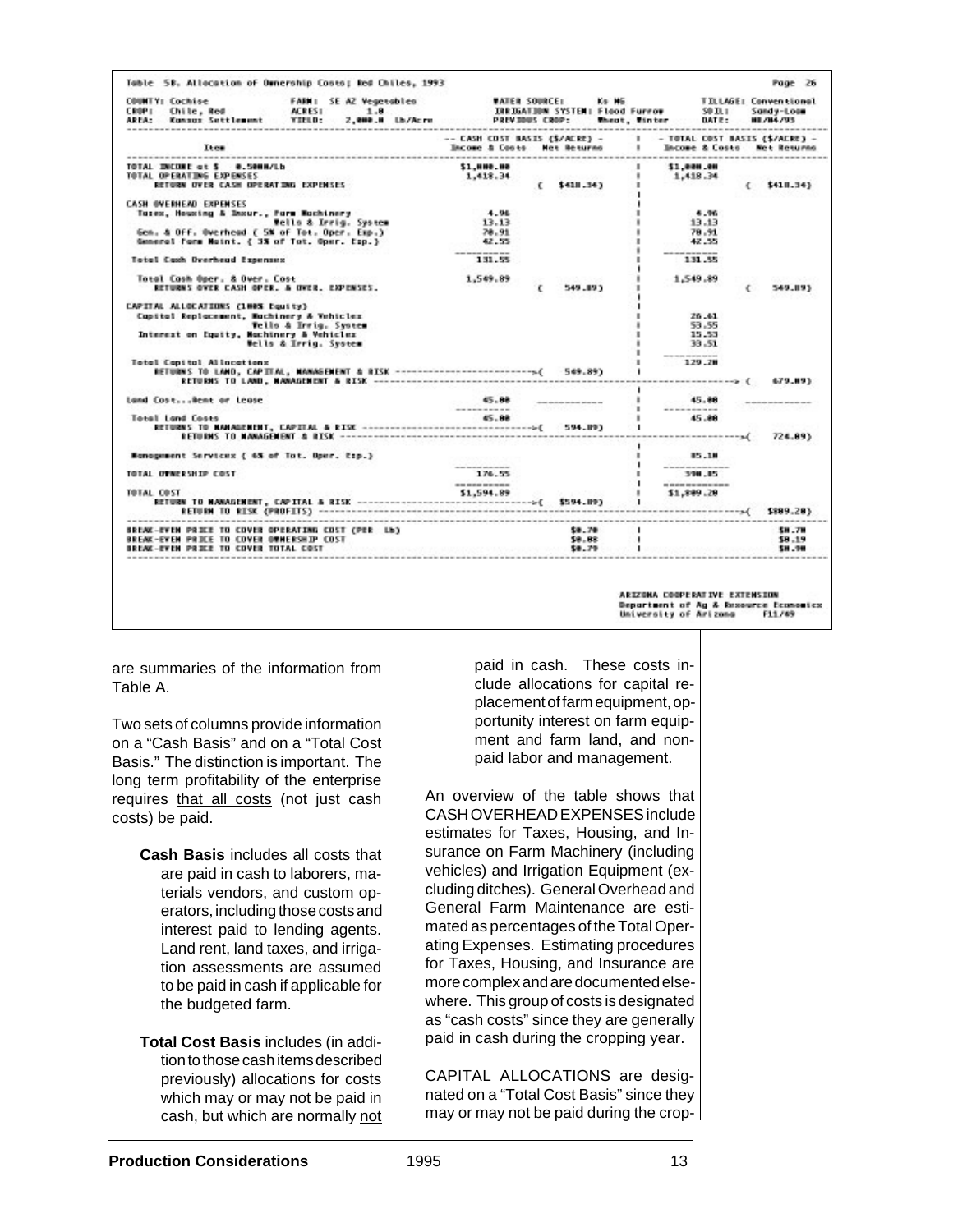ping year depending upon the equity/ debt structure of the farm and the capital replacement strategy used. Farmers often replace capital equipment with large "lump sum" purchases. New equipment is then depreciated for tax purposes and replaced when worn out or when personal tax strategy calls for replacement. The funds for such purchases will be borrowed capital, equity capital, or a combination of the two. Interest will be cash interest on borrowed capital and/or opportunity interest on equity capital. Capital replacement is based on an average year utilization of the equipment. Capital replacement estimates and interest costs for Farm Machinery, Vehicles and Irrigation Equipment are shown in Table B (Daugherty and Wade).

Land costs are either cash in the form of Rent, Lease, or Taxes; or non-cash in the form of Opportunity Interest on Equity Investment in Land. Thus, land charges are considered on both "Cash" or "Total Cost Basis." Management Services are estimated on "Total Cost Basis" by taking a percentage of Total Operating Cost as is the common practice of professional farm management farms, since these costs may or may not be paid by the grower depending upon the farm's organization. Most owner- or renter-managed farms will not pay these costs directly.

Table B also provides estimates of net returns at various levels of allocation of ownership costs. The level of net returns depends on whether one examines costs on a "Cash Basis," or a "Total Cost Basis." Returns Over Cash Operating Expenses, Returns Over Cash Operating Expenses and Overhead, Returns to Land, Management and Risk, Returns to Management and Risk, and Returns to Risk (Profits) are all listed in Table B. Each requires a brief explanation.

RETURNS OVER CASH OPERATING EXPENSES are the difference between Total Income and the Cash Operating

Expenses. If positive, these returns represent the funds available to pay overhead, ownership expenses, land expenses, and management services plus profits.

RETURNS OVER CASH OPERATING EXPENSES & OVERHEAD are the residual funds available after Cash Operating and Cash Overhead expenses are paid (excluding cash land costs). These funds are available to pay for equipment capital usage, land usage, and management services. These returns are identical to RETURNS TO LAND, CAPITAL, MANAGEMENT & RISK.

RETURNS TO LAND, MANAGEMENT & RISK further reduce the funds available by extracting the costs of equipment capital usage through Capital Allocations. These include the costs of Capital Replacement and opportunity interest on equipment. The grower is assumed to have 100% equity in all equipment. Thus, these costs are considered non-cash and are allocated on a "Total Cost Basis" only. These costs might be partially cash as noted above in the category CAPITAL ALLOCATIONS.

RETURNS TO MANAGEMENT & RISK are the returns remaining after charges for land usage have been extracted. Land clearly represents a dilemma in the allocation of costs since it can be cash in the form of rents or leases, or can be partially cash and partially "economic" cost. For 100% equity ownership of lands, the cash costs are for taxes. However, opportunity interest on land ownership is charged for the "Total Cost Basis."

RETURNS TO RISK (PROFITS) further reduce the net returns for the costs of Management Services. This charge is made on a "Total Cost Basis" only, since many farmers do not directly pay the cost of such management services. Returns to Risk represent the purest level of profits after all resources have been allocated an appropriate portion of the returns.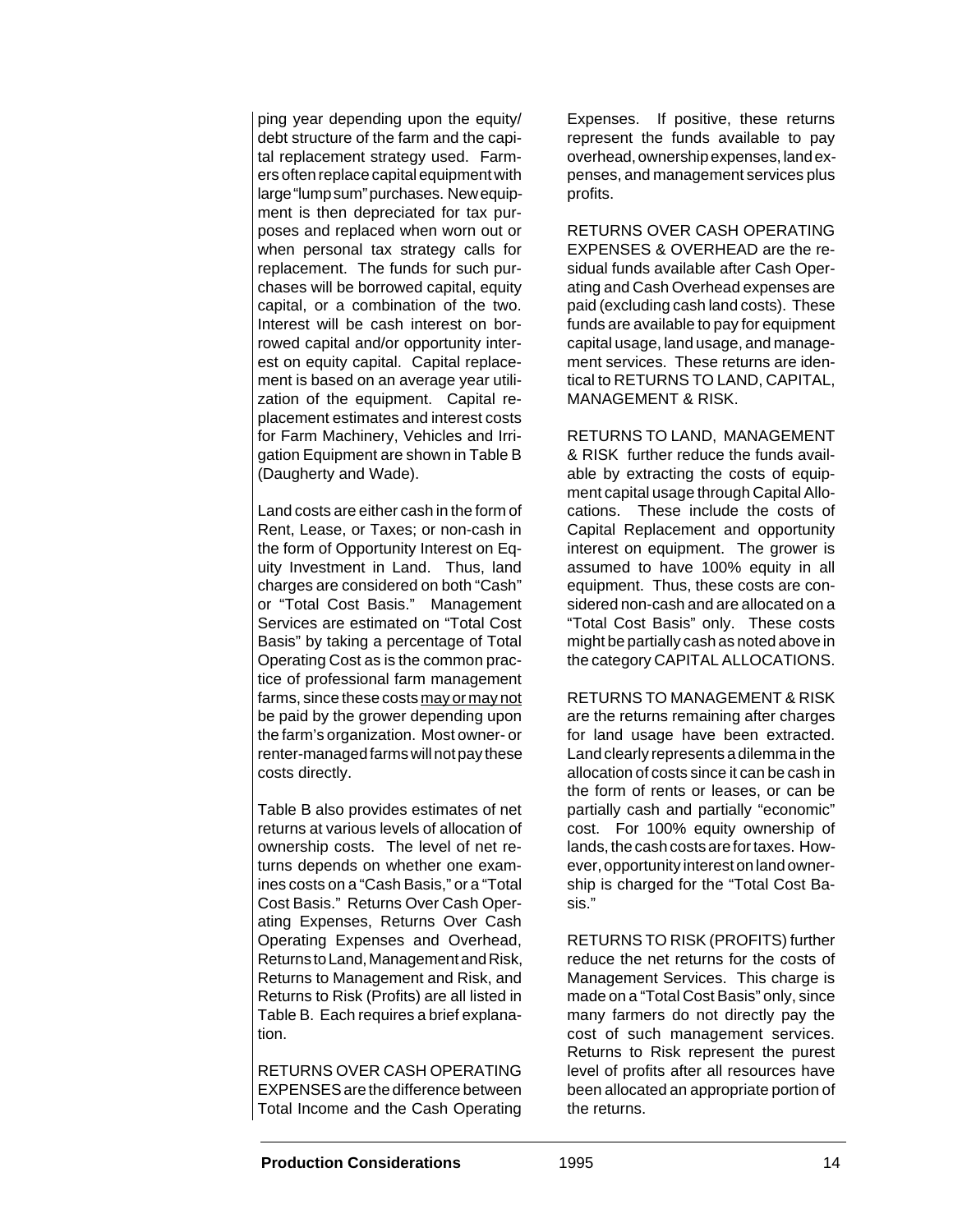| <b>AREAL</b> | <b>CROP:</b>       | <b>COUNTY: Cochtee</b><br>Chile, Red<br>Kansas Settlement YIELD:                                                                                                                                                                                                                              | ACRES:            | <b>FARM: SE AZ Vegetables</b><br>1.8 |                | 2,000.0 Lb/Acre PREVIOUS CROP:                                             |        | <b>TATER SQUEER:</b><br>IRRIGATION SYSTEM: Flood Furrow                                                                       | Kx NG     | Theat, Timter | $50$ H <sub><math>&gt;</math></sub><br><b>IMTEL</b> | TILLAGE: Conventional<br>Sandy-Logs<br>88/84/93 |      |
|--------------|--------------------|-----------------------------------------------------------------------------------------------------------------------------------------------------------------------------------------------------------------------------------------------------------------------------------------------|-------------------|--------------------------------------|----------------|----------------------------------------------------------------------------|--------|-------------------------------------------------------------------------------------------------------------------------------|-----------|---------------|-----------------------------------------------------|-------------------------------------------------|------|
|              | First<br>No. Month | <b>Doeretion</b>                                                                                                                                                                                                                                                                              |                   |                                      |                |                                                                            |        | ---- Hours *----------- Operating Costs (S/Acre*) ---------<br>Machine Labor! fuel/Rps. Labor Cust/Ser. Materials Tatal Times |           |               |                                                     | Tot, Caoh<br>Expense Elexx                      |      |
| 1.           | Jan                | Plew                                                                                                                                                                                                                                                                                          |                   | 8.321                                | 0.357.1        | 6.18                                                                       | 2.83   |                                                                                                                               |           | 8.93          | 1.8                                                 | 8.93                                            | ı    |
| z.           | Feb.               | Disk                                                                                                                                                                                                                                                                                          |                   | 0.225                                | 0.258          | 3.45                                                                       | 1.98   |                                                                                                                               |           | 5.43          | 2.8                                                 | 19.86                                           | ı    |
| э            | Feb                | Loser Level                                                                                                                                                                                                                                                                                   |                   | 8.988                                | 2,888 1        | 12.89                                                                      | 14.56  |                                                                                                                               |           | 26.65         | €.8                                                 | 8.88                                            | ι    |
|              | 4 Feb              | Landplane                                                                                                                                                                                                                                                                                     |                   | 0.225                                | 8.2581         | 3.82                                                                       | 1.98   |                                                                                                                               |           | 5.88          | 8.5                                                 | 2.98                                            | ι    |
| 5            | Feb                | 11x                                                                                                                                                                                                                                                                                           |                   | 8.15M                                | 0.200          | 2.83                                                                       | 1.59   |                                                                                                                               |           | 4.42          | 1.8                                                 | 4.42                                            | ı    |
| 6.           | Mar                | Apply Herbicide/Ground                                                                                                                                                                                                                                                                        |                   | 0.158                                | $0.167$ 1      | 2.87                                                                       | 1.33   |                                                                                                                               | 36.37     | 39.77         | 1.8                                                 | 39.77                                           | 6    |
| т.           | <b>Mar</b>         | Suck knex                                                                                                                                                                                                                                                                                     |                   | 0.823                                | 0.825          | 8.24                                                                       | 0.20   |                                                                                                                               |           | 8.44          | 5.8                                                 | 2.18                                            | ü    |
| н.           | Nur                | Preirrigate                                                                                                                                                                                                                                                                                   |                   |                                      | 0.424.1        | 25.63                                                                      | 2.11   |                                                                                                                               |           | 28.44         | 1.0                                                 | 28.44                                           | ü    |
| ٠            | Nar                | Disk Ends                                                                                                                                                                                                                                                                                     |                   | 0.022                                | 0.0251         | 8.18                                                                       | 8.28   |                                                                                                                               |           | 8.38          | 4.8                                                 | 1.53                                            | 6    |
| 18.          | Nur                | Apply Fort/Ground                                                                                                                                                                                                                                                                             |                   | 0.158                                | $0.167$        | 2.58                                                                       | 1.33   |                                                                                                                               | 27.81     | 31.64         | 1.8                                                 | 31.44                                           | a    |
| 11           | Mar                | Mulch                                                                                                                                                                                                                                                                                         |                   | 0.225                                | 0.258 1        | 3.88                                                                       | 1.98   |                                                                                                                               |           | 4.98          | 1.8                                                 | 4.98                                            | ι    |
| 12           | Apr                | Plant                                                                                                                                                                                                                                                                                         |                   | 8.725                                | 0.258          | 3.85                                                                       | 1.98   |                                                                                                                               | 173.48    | 179.31        | 1.8                                                 | 179.31                                          | ı    |
| 13           | Apr                | Irrigate                                                                                                                                                                                                                                                                                      |                   |                                      | $0.279$ 1      | 17.89                                                                      | 1.85   |                                                                                                                               |           | 18.94         | 12.0                                                | 227.28                                          | ū    |
| 14           | May                | Cultivate                                                                                                                                                                                                                                                                                     |                   | 0.200                                | $8.222$ 1      | 2.38                                                                       | 1.76   |                                                                                                                               |           | 4.14          | 5.8                                                 | 28.71                                           | 6    |
| 15           | <b>Jun</b>         | <b>Thinning</b>                                                                                                                                                                                                                                                                               |                   |                                      | 16.667         |                                                                            | 184.76 |                                                                                                                               |           | 184.76        | 1.0                                                 | 184.76                                          | ū    |
| 16           | <b>Jun</b>         | Apply Fert/Ground                                                                                                                                                                                                                                                                             |                   | 0.225                                | 0.2501         | 4,26                                                                       | 1.98   |                                                                                                                               | 29.57     | 35.81         | 1.8                                                 | 35.81                                           | 6    |
| 17           | <b>Jun</b>         | Apply Fungicide/Air                                                                                                                                                                                                                                                                           |                   |                                      |                |                                                                            |        | 4.71                                                                                                                          | 6.18      | 19.81         | 3.8                                                 | 32.43                                           | 6    |
| 18           | Aug                | Irrigote/Run Pertilizer                                                                                                                                                                                                                                                                       |                   |                                      | 0.279          | 17.89                                                                      | 1.15   |                                                                                                                               | 27.26     | 46.28         | 1.0                                                 | 44.20                                           | ū    |
| 19           | Aug                | Apply Insecticide/Air                                                                                                                                                                                                                                                                         |                   |                                      |                |                                                                            |        | 4.32                                                                                                                          | 2.84      | 6.36          | 1.8                                                 | 6.36                                            | 6    |
| 28           | <b>SHD</b>         | Prepare Ends                                                                                                                                                                                                                                                                                  |                   | <b>8.822</b>                         | <b>0.825 F</b> | 8.31                                                                       | 8.28   |                                                                                                                               |           | 8.51          | 1.0                                                 | 0.51                                            | H    |
| 21           | <b>OCE</b>         | Pick                                                                                                                                                                                                                                                                                          | 2888.8 Lb         |                                      |                |                                                                            |        | 588.88                                                                                                                        |           | 588.88        | 1.8                                                 | 500.00                                          | н    |
| 22           | <b>OCE</b>         | Load Produce                                                                                                                                                                                                                                                                                  |                   |                                      | 6,888 1        |                                                                            | 39.69  |                                                                                                                               |           | 39.69         | 1.0                                                 | 39.69                                           | н    |
| 23.          | <b>Det</b>         | Houl, Custom                                                                                                                                                                                                                                                                                  | 1.8 <sub>1n</sub> | 2.16.25                              |                |                                                                            |        | 58.00                                                                                                                         |           | 50.00         | 1.8                                                 | 58.88                                           | н    |
| 24           | 0ec                | Cut Stalks                                                                                                                                                                                                                                                                                    |                   | 8.164                                | 0.182.1        | 1.94                                                                       | 1.44   |                                                                                                                               |           | 3.38          | 1.8                                                 | 3.38                                            | Р    |
| 25           | Dec:               | Disk Residue                                                                                                                                                                                                                                                                                  |                   | 0.129                                | $0.143$        | 2.14                                                                       | 1.14   |                                                                                                                               |           | 3.28          | 1.8                                                 | 3.28                                            | ı    |
|              |                    |                                                                                                                                                                                                                                                                                               |                   | 2.678                                |                | 18.49                                                                      |        |                                                                                                                               |           | <b>NORTH</b>  |                                                     | 11.49                                           | o    |
|              |                    | Pickup Use IN Mi/Ac<br>Operating Interest at \$.50%                                                                                                                                                                                                                                           |                   |                                      |                |                                                                            |        | 28.72                                                                                                                         |           |               |                                                     | 28.72                                           | ũ    |
|              |                    | TOTAL CASH OPERATING EXPENSES!                                                                                                                                                                                                                                                                |                   |                                      |                |                                                                            |        | \$321.55 \$207.03 \$589.18 \$314.83                                                                                           |           |               |                                                     | 11,418.34                                       |      |
|              |                    | * MOTES: Wachine and labor hours and operating cost are for one time over the designated acreage. The "Tot. Cash Expense" column<br>and the 'TOTAL CASH OPERATING EXPENSES:' row include all operations, all times over. Classes are defined below.<br><b>OPERATING COST SUMMARY BY CLASS</b> |                   |                                      |                |                                                                            |        | SENSITIVITY OF NET REVENUES OVER TOTAL CASH EXPENSES (\$7Acre)                                                                |           |               |                                                     |                                                 |      |
|              |                    | Land Preparation (L)                                                                                                                                                                                                                                                                          | \$222.68          |                                      | Prices -s      |                                                                            | ٠      | $-25k$                                                                                                                        | $-18$ K   | Budgeted      | $-1.07$                                             | $+251$                                          |      |
|              |                    | Groving (G)                                                                                                                                                                                                                                                                                   | 577.18            | ٠                                    |                | where the state of the contract that the state of the contract of the con- |        |                                                                                                                               |           |               |                                                     |                                                 |      |
|              |                    | Harvest (H)<br>Post Horvest (P)                                                                                                                                                                                                                                                               | 598.19<br>3.37    | ٠<br>٠                               | <b>Tields</b>  |                                                                            | ٠      | \$8.37 \$8.45                                                                                                                 |           | \$8.58        |                                                     | \$0.55 \$0.62 Break-even                        |      |
|              |                    | Marketing (N)                                                                                                                                                                                                                                                                                 | 0.00              | ٠                                    | $-25%$         | 1,500.0                                                                    | ٠      | $-721.68$                                                                                                                     | $-649.18$ | $-534,18$     | $-459.18$                                           | $-346.68$                                       | 8.85 |
|              |                    | Operating Overhead (0)                                                                                                                                                                                                                                                                        | 39.21             |                                      | $-18\pi$       | 1,880.8                                                                    | ٠      | $-698.22$                                                                                                                     | $-563.22$ | $-473.22$     | $-383.22$                                           | $-248.22$                                       | 8.76 |
|              |                    |                                                                                                                                                                                                                                                                                               |                   | <b><i><u><u>ALCO</u></u></i></b>     |                | Sudgeted 2,000.0                                                           | ٠      | $-682.57$                                                                                                                     | $-532.57$ | $-432.57$     | $-332.57$                                           | $-182.57$                                       | H.71 |
|              |                    | Total (T)                                                                                                                                                                                                                                                                                     | \$1,418.34        |                                      | $+10%$         | 2,200.0                                                                    | ٠      | $-666, 93$                                                                                                                    | $-501.93$ | $-391.93$     | $-281.93$                                           | $-116.93$                                       | 8.67 |
|              |                    |                                                                                                                                                                                                                                                                                               |                   | к                                    | $+258$         | 2,500.0                                                                    | т.     | $-643.47$                                                                                                                     | $-455.37$ | $-330.97$     | $-205.97$                                           | $-11.47$                                        | 8.63 |
|              |                    |                                                                                                                                                                                                                                                                                               |                   | ٠                                    |                | Break-even Yield                                                           |        | 18,727.27 5,476.09 4,120.70 3,313.44 2,556.20                                                                                 |           |               |                                                     |                                                 |      |
|              |                    |                                                                                                                                                                                                                                                                                               |                   |                                      |                |                                                                            |        |                                                                                                                               |           |               | ARIZONA COOPERATIVE EXTENSION                       | Department of Ag & Resource Economics           |      |

Table B concludes with an estimate of the break-even prices of the primary output considering all of the costs previously described and the assumed yield. Break-even prices are those commodity prices below which all resources will not be paid.

#### **Variable Operating Cost (Table C)**

Table C provides the detail costs of each operation required to produce the crop. The operations are listed sequentially, with the machine and labor hours required to produce one acre displayed in the first two columns after the operation name. The next five columns give the Machine, Labor, Custom, Materials, and Total Costs for completing the operation one time. The next column gives the number of times

the specific operation will be performed. The final cost column gives the Total Expense (Cash) for the total number of times the operation is performed. The final column classifies the operation as either Land Preparation (L), Growing (G), Harvest (H), Post Harvest (P), Marketing (M), or Overhead (O). The total cost for each of these categories is presented at the end of the table. A sensitivity of Net Revenues over Total Cash Expenses examines changes in net returns with changes in price and yield of the produced commodities.

All costs presented in this table are variable operating expenses. No ownership costs are presented. A line entry (if appropriate) following the last operation describes the assumptions for pickup truck usage.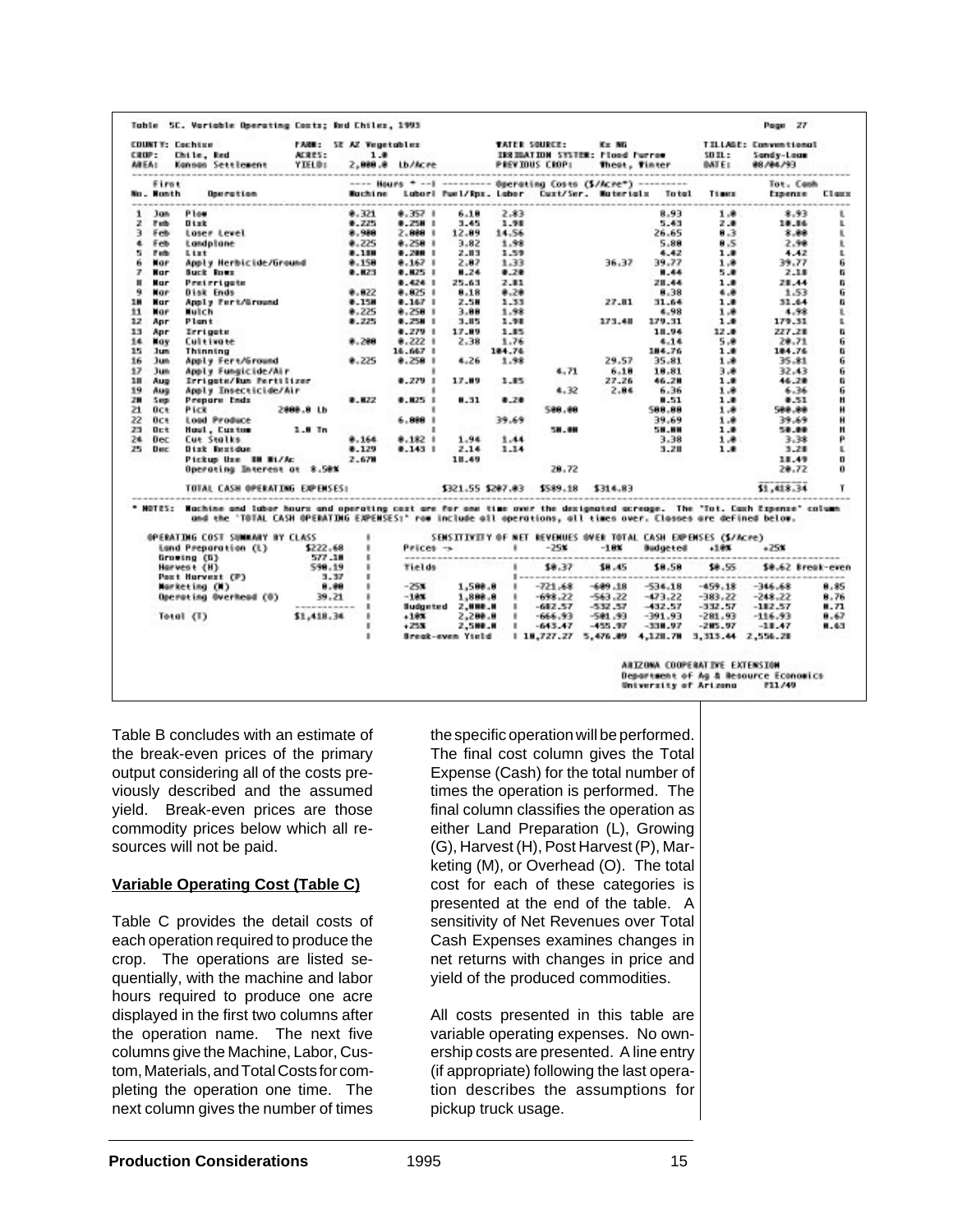Operating Interest is included as the last line of the table and represents the interest paid on the cash operating expenses excluding pickup truck costs. Total Cash Operating Expenses summarizes the total cost for each category for the total number of times the operations are performed. The specific physical details of operations are presented in Tables E, including assumed job rates, materials, applications rates, equipment requirements, labor requirements, and custom costs.

Table C also includes a summary of cost by Class of Operation; Land Preparation (L), Growing (G), Harvest (H), Post Harvest (P), Marketing (M) and Operating Overhead (O). Finally, Table C includes a sensitivity (break-even) table of net returns over Total Cash Expenses.

#### **Resource and Cash Flow Requirements (Table D)**

Resource and Cash Flow Requirements are summarized in Table D by month where the abbreviations P, C, and N represent Previous Year, Current Year, and Next Year, respectively. The Current Year is defined as the calendar year in which harvesting of the output takes place. Summary columns give information on the number of irrigations, water applied, and labor required in each month. Variable (cash) operating expenses are subdivided into Water, Machine, Labor, Chemical, Other Purchases, and Services for each month. The last column gives the Total Cash required to pay variable expenses in each month. These dates all are based on the schedule and calendar of operations described in Table E.

| <b>CROPT</b><br>AREA: | <b>COUNTTI Cochine</b><br>Ohile, ked | Konsos Settlement                                                                                                                                                                                                         | <b>ACRES:</b><br>YIELD:       | FARM! SE AZ Tegetables<br>1.8<br>2,000.0 Lb/Acro PREVIOUS CROP: Theat, Timtur |                             | <b>VATER SOURCE!</b> |                               | KO NG<br>VATER SOURCEI – Ko NG – – – TILLAGEI<br>IRRIGATION SYSTEM∣Flood Furrow – – SOILI | <b>DATE:</b>                                                           | <b>TILLAGE: Conventional</b><br>Sandy-Logs<br>011104793 |                              |
|-----------------------|--------------------------------------|---------------------------------------------------------------------------------------------------------------------------------------------------------------------------------------------------------------------------|-------------------------------|-------------------------------------------------------------------------------|-----------------------------|----------------------|-------------------------------|-------------------------------------------------------------------------------------------|------------------------------------------------------------------------|---------------------------------------------------------|------------------------------|
|                       |                                      | Totar:                                                                                                                                                                                                                    |                               |                                                                               |                             |                      |                               | --------- Operating Coxt (\$/Acru) ---                                                    |                                                                        |                                                         |                              |
| ------                | <b>Humber</b><br>Month + Irrig.      | Applied                                                                                                                                                                                                                   | Total<br>(Inches) Labor (Mrs) | Purchased<br><b>Water</b>                                                     | Fuel, Oil                   |                      |                               | <b>Other</b><br>& Repairs Labor - Chemicals Purchases Services                            |                                                                        | Total                                                   |                              |
| JAN C                 |                                      |                                                                                                                                                                                                                           | 0.15                          |                                                                               | 13.00                       | 6.10                 |                               |                                                                                           |                                                                        | 19.81                                                   |                              |
| res c                 |                                      |                                                                                                                                                                                                                           | 0.92                          |                                                                               | 8.37                        | 6.95                 |                               |                                                                                           |                                                                        | 15.31                                                   |                              |
| <b>MAR C</b>          | 1.8                                  | 6.8                                                                                                                                                                                                                       | 8.93                          |                                                                               | 32.11                       | 6.85                 | 64.18                         |                                                                                           |                                                                        | 183.14                                                  |                              |
| APR C                 | 1.8                                  | 4.8                                                                                                                                                                                                                       | 0.47                          |                                                                               | 22.48                       | 5.82                 | 18.73                         | 162.75                                                                                    |                                                                        | 281.18                                                  |                              |
| <b>BAT C</b>          | 3.8                                  | 12.8                                                                                                                                                                                                                      | 1.18                          |                                                                               | 54.87                       | 7.78                 |                               |                                                                                           |                                                                        | 61.77                                                   |                              |
| зни с                 | 3.8                                  | 12.8                                                                                                                                                                                                                      | 18.24                         |                                                                               | 68.71                       | 116.28               | 35.67                         |                                                                                           | 4.71                                                                   | 217.29                                                  |                              |
| JUL C                 | 3.8                                  | 12.8                                                                                                                                                                                                                      | 1.33                          |                                                                               | 56.45                       | 9.44                 | 6.18                          |                                                                                           | 4.71                                                                   | 76.72                                                   |                              |
| AUG C                 | 3.8                                  | 12.8                                                                                                                                                                                                                      | 8.83                          |                                                                               | 51.27                       | 5.54                 | 35.48                         |                                                                                           | 9.83                                                                   | 181.24                                                  |                              |
| SEP C<br><b>SCT C</b> |                                      |                                                                                                                                                                                                                           | 0.02<br>3.60                  |                                                                               | 8.31                        | 8.28<br>23.82        |                               |                                                                                           | 338.88                                                                 | 0.51<br>353.82                                          |                              |
| NOV C                 |                                      |                                                                                                                                                                                                                           | 2.48                          |                                                                               |                             | 15.88                |                               |                                                                                           | 228.88                                                                 | 235.88                                                  |                              |
| DEC C                 |                                      |                                                                                                                                                                                                                           | 4.32                          |                                                                               | $-4.40$                     | -2.58                |                               |                                                                                           |                                                                        | 4.64                                                    |                              |
|                       | Pickup Use 88 Wi/Ac                  |                                                                                                                                                                                                                           |                               |                                                                               | 18.49                       |                      |                               |                                                                                           |                                                                        | 18.49                                                   |                              |
|                       |                                      | Operating Interest at 8.5%                                                                                                                                                                                                |                               |                                                                               |                             |                      |                               |                                                                                           | 28.73                                                                  | 28.73                                                   |                              |
|                       | $Total = 14.8$                       | 58.8                                                                                                                                                                                                                      | 31.26                         |                                                                               | 321.55<br>22.67 14.59 18.72 | 286.99               | 152.88                        | 162.75<br>11.47                                                                           | 589.18<br>41.53                                                        | 1,418.34<br>180.80                                      |                              |
|                       |                                      | TOTAL RESOURCES REQUIREMENTS(/Acre)   TOTAL ENERGY REQUIREMENTS(/Acre)                                                                                                                                                    |                               |                                                                               |                             |                      |                               |                                                                                           |                                                                        | ----------                                              |                              |
|                       |                                      | Total N 236.1 lbx                                                                                                                                                                                                         |                               | Diesel Fuel 28.4                                                              |                             |                      | Gull                          |                                                                                           |                                                                        |                                                         |                              |
| Total P               |                                      | $106.0$ $10.9$                                                                                                                                                                                                            |                               | <b>Requier Gos</b>                                                            |                             | 8.8                  | <b>Gall</b>                   |                                                                                           |                                                                        |                                                         |                              |
|                       | Total K                              | 0.0 lbs<br>Total Labor 31.2 Hrs                                                                                                                                                                                           |                               | <b>NonLegd Gaz</b>                                                            |                             | $\blacksquare$       | Gull                          |                                                                                           |                                                                        |                                                         |                              |
|                       |                                      | Total Mater 58.8 AI                                                                                                                                                                                                       |                               | Natural Gas/Pumping 469.0<br>All Direct Energy 58.7                           |                             |                      | <b>Theres</b><br><b>M</b> BTW |                                                                                           |                                                                        |                                                         |                              |
|                       |                                      | EQUIPMENT REQUIREMENTS(/Acry)                                                                                                                                                                                             |                               |                                                                               |                             |                      |                               |                                                                                           |                                                                        |                                                         |                              |
|                       |                                      | Tractor, 125 PTO HP, NFTO 1.46 Hrs Noldboard Plow, 4-16 2 Tay                                                                                                                                                             |                               |                                                                               |                             |                      |                               | 8.32 Mrs Offset Disk, 12"                                                                 |                                                                        |                                                         | 0.45 Mrs                     |
|                       |                                      |                                                                                                                                                                                                                           |                               |                                                                               |                             |                      |                               |                                                                                           |                                                                        |                                                         |                              |
|                       |                                      | Orog Scroper, 18'  8.27 Mrs Laser Receiver, Naot System 8.27 Mrs Laser Trailer  189 PTD MP, MTTD 8.27 Mrs<br>Not Landplane 12'X 45'  H. 11 Mrs Lister, 7 Bettem 8.11 Mrs Tracter, 189 PTD MP, MTTD 2.28 Mrs<br>Not Ling C |                               |                                                                               |                             |                      |                               |                                                                                           |                                                                        |                                                         |                              |
|                       |                                      |                                                                                                                                                                                                                           |                               |                                                                               |                             |                      |                               |                                                                                           |                                                                        |                                                         |                              |
|                       |                                      |                                                                                                                                                                                                                           |                               |                                                                               |                             |                      |                               |                                                                                           |                                                                        |                                                         |                              |
|                       |                                      | <b>Notary Stalk Cutter, 4 Now</b>                                                                                                                                                                                         |                               | 8.16 Mrs Pickup Truck, 1/2 Ton 2.67 Mrs                                       |                             |                      |                               |                                                                                           |                                                                        |                                                         |                              |
|                       |                                      | MATERIALS REQUIREMENTS(/Acre)                                                                                                                                                                                             |                               |                                                                               |                             |                      |                               |                                                                                           |                                                                        |                                                         |                              |
|                       | Napropaside                          |                                                                                                                                                                                                                           | 4.00 lb                       |                                                                               |                             |                      |                               | 58.00 AT 11-53-00, Dry                                                                    |                                                                        |                                                         | 200.00 Lb                    |
|                       |                                      | Chile Pepper Sd (OP)                                                                                                                                                                                                      | 5.80 Lb                       | mater, Pump<br>Carbofuran                                                     |                             |                      | 7.88 Lb                       | 46-88-88, Urea 46                                                                         |                                                                        |                                                         | 258.00 Lb                    |
|                       |                                      | Copper hydroxide<br>.<br>In the project of property and security for the project of the second security of the project of                                                                                                 | 6.75 <sub>th</sub>            | 32-00-00, UANN 32, Lud                                                        |                             |                      | 28.88 60                      | <b>RT</b>                                                                                 |                                                                        |                                                         | 8.15 Lb<br><b>CONTRACTOR</b> |
|                       |                                      | LABOR REQUIREMENTS(/Acre)                                                                                                                                                                                                 |                               |                                                                               |                             |                      |                               |                                                                                           |                                                                        |                                                         |                              |
|                       |                                      | Tractor<br>Hand Reeders                                                                                                                                                                                                   |                               | 4.25 Mrs Other                                                                |                             |                      |                               | 2,30 Mrs — Irrigators<br>2,00 Mrs — Nelan Stamper                                         |                                                                        |                                                         | 4.85 Hrs                     |
|                       |                                      |                                                                                                                                                                                                                           |                               | 16.67 Mrs Produce Louder                                                      |                             |                      |                               |                                                                                           |                                                                        |                                                         | 2.00 Hrs                     |
|                       |                                      | * HOTE: P = Previous Year C = Current Year H = Next Year                                                                                                                                                                  |                               |                                                                               |                             |                      |                               | University of Arizona F11/49                                                              | ARIZONA COOPERATIVE EXTENSION<br>Department of Ag & Resource Economics |                                                         |                              |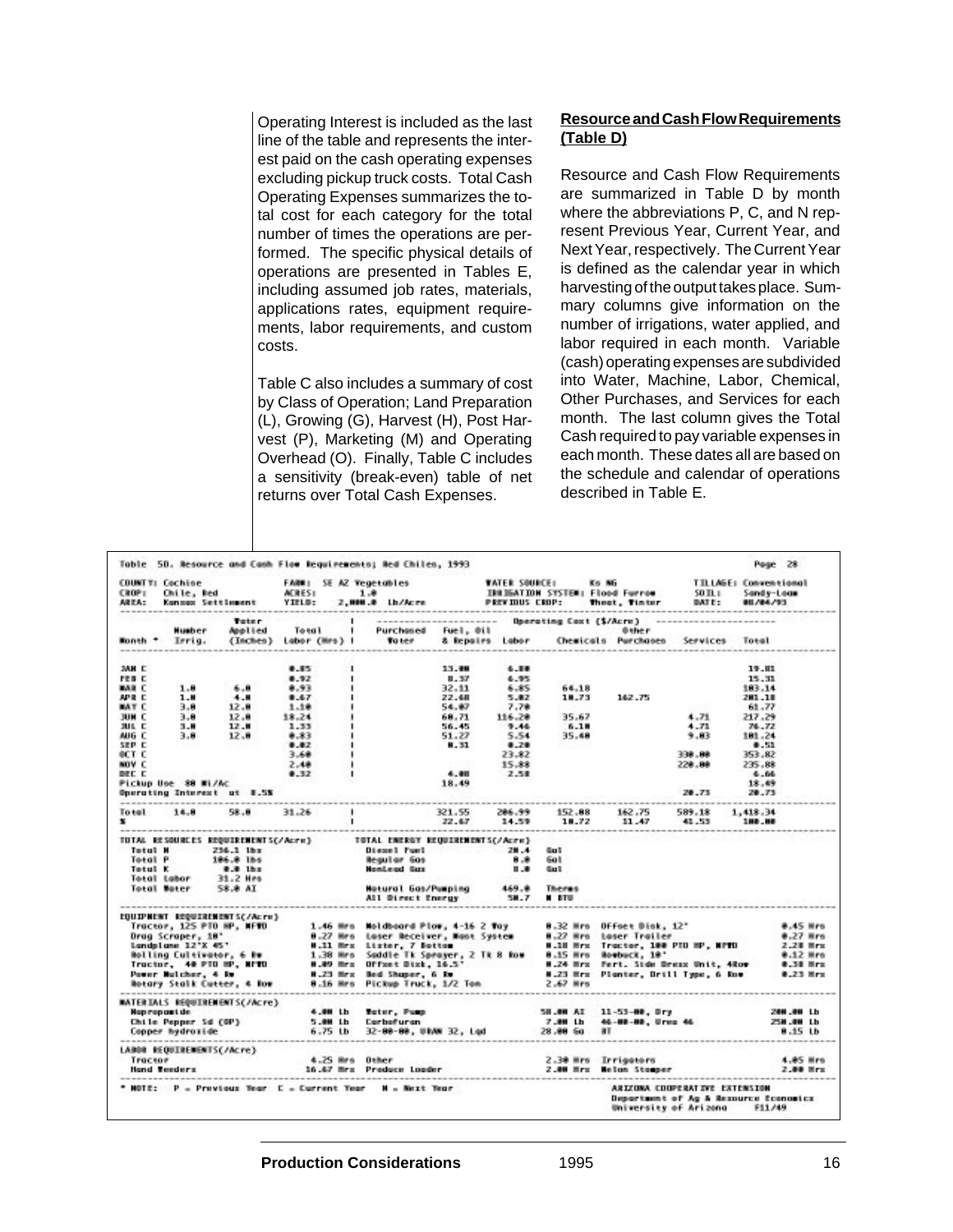Additional summary information totals all the requirement columns and provides plant nutrient, water, labor and purchased energy (fuels) summaries.

Finally, detailed lists of all of the equipment, labor and material requirements for the enterprise are provided.

#### **Schedule of Operations (Table E)**

The Schedule of Operations (Table E) provides the underlying information for the budgeted costs. The physical requirement and description of each operation are listed in detail, including the first month in which the operation is performed, the number of times the operations are performed, the tractors and implements required, the job rate (acres per labor hour) of each operation, the required materials (quantity, price, and units), the prices and units of required custom (or hired) services, and the labor type used to complete the operation.

Since this table is very important in defining the physical elements of the budgeting process, each column is described in some detail on the following pages.

| CROP:<br><b>AREA:</b> | COUNTY: Cochine | Chile, Red<br>Kansas Settlement | ACRES:<br><b>TIELD:</b> | FARM: SE #2 Vegetables<br>1.0<br>2,000.0 Lb/Rore                                |       | <b>URTER SOURCE:</b><br>IBBIGBIION SYSTEM: Flood Furrow<br>PREVIOUS CROP:                                                                                                                                                           | $K_2$ HG | Wheat, Winter           |                    | $S01L$ :<br>DATE: | <b>TILLRGE: Conventional</b><br>Sandy-Loon<br>08/01/93 |                        |
|-----------------------|-----------------|---------------------------------|-------------------------|---------------------------------------------------------------------------------|-------|-------------------------------------------------------------------------------------------------------------------------------------------------------------------------------------------------------------------------------------|----------|-------------------------|--------------------|-------------------|--------------------------------------------------------|------------------------|
|                       | First           |                                 |                         | Equipment/Custom Oper.                                                          |       | Job Rate -------- Baterial Use & Cost ------<br>None                                                                                                                                                                                |          |                         | Rpp1. Rote \$/Dmit |                   | Service Cost<br>\$/Unit                                | Labor<br>Tupe<br>.     |
| 1.                    | Jon             | $1.0$ Plus                      |                         | 125 Noldboard Flow, 1-16 2                                                      | 2.80  |                                                                                                                                                                                                                                     |          |                         |                    |                   |                                                        | Tractor                |
|                       | 2 Feb           | 2.0 Disk                        |                         | 125 Offset Disk, 12'                                                            | 4.00  |                                                                                                                                                                                                                                     |          |                         |                    |                   |                                                        | Tractor                |
|                       | 3 Feb           | 0.3 Leser Level                 |                         | 125 Drug Scraper, 10'<br>Loser Receiver, Nast Sy<br>Loner Trailer               | 1.00  |                                                                                                                                                                                                                                     |          |                         |                    |                   |                                                        | Tractor<br>Other       |
|                       | 4 Feb           | <b>O.S Landplane</b>            |                         | 125 Landplane 12'X 15"                                                          | 4.00  |                                                                                                                                                                                                                                     |          |                         |                    |                   |                                                        | Tractor                |
| 5.                    | Feb             | $1.0$ List                      |                         | 125 Lister, 7 Dottom                                                            | 5.00  |                                                                                                                                                                                                                                     |          |                         |                    |                   |                                                        | Tractor                |
| 6.                    | <b>Bar</b>      |                                 |                         | 1.0 Roply Herbicide/Groun100 Rolling Cultivator, 6 R<br>Soddie Tk Sprager, 2 Tk |       | 6.00 Hapropamide                                                                                                                                                                                                                    |          | <b>4.00 Lb</b>          | 5.66 Lb            |                   |                                                        | Tractor                |
| 7                     | <b>Bar</b>      | 5.0 Buck Rose                   |                         | 100 Roobuck, 10'                                                                | 40.00 |                                                                                                                                                                                                                                     |          |                         |                    |                   |                                                        | Tractor                |
| n                     | Bar             | 1.0 Preierigate                 |                         |                                                                                 |       | 2.36 Water, Pump                                                                                                                                                                                                                    |          | $4.00$ $B1$             | 51.25 新            |                   |                                                        | Irrigator              |
| 9                     | Bor             | 4.0 Diak Enda                   |                         | 40 Offset Disk, 16.5°                                                           | 10.00 |                                                                                                                                                                                                                                     |          |                         |                    |                   |                                                        | Tractor                |
| 10                    | <b>Bar</b>      | 1.0 Roply Fert/Ground           |                         | 100 Fert. Side Dress Unit,                                                      |       | 6.00 11-53-00, Dru                                                                                                                                                                                                                  |          | 200.00 Lb               | 261.86 Tn          |                   |                                                        | Tractor                |
| 11                    | <b>Bor</b>      | $1.0$ Mulch                     |                         | 100 Power Nulcher, 1 Re                                                         | 4.00  |                                                                                                                                                                                                                                     |          |                         |                    |                   |                                                        | Tractor                |
| 12                    | <b>Bar</b>      | $1.0$ Plant                     |                         | 100 Bed Shaper, 6 Rm<br>Planter, Drill Type, 6                                  |       | 4.00 Chile Pepper Sd (0)<br>Carbefuran                                                                                                                                                                                              |          | 5.00L<br><b>7.00 Lb</b> | 31.00Lb<br>1.46 Lb |                   |                                                        | Tractor                |
| 13                    | <b>Bon</b>      | 12.0 Irrigate                   |                         |                                                                                 |       | 3.58 Water, Pump                                                                                                                                                                                                                    |          | $1.00$ $01$             | 51.25 新            |                   |                                                        | <b>Innigoton</b>       |
| 14                    | <b>Bou</b>      | 5.0 Cultivate                   |                         | 100 Rolling Cultivator, 6 R                                                     | 4.50  |                                                                                                                                                                                                                                     |          |                         |                    |                   |                                                        | Tractor                |
| 15                    | Jun             | 1.0 Thinaing                    |                         |                                                                                 | 0.06  |                                                                                                                                                                                                                                     |          |                         |                    |                   |                                                        | Hand leed              |
| 16                    | Jun             | 1.0 Reply Fert/Ground           |                         | 100 Bolling Cultivator, 6 B<br>Fort. Side Drams Unit.                           |       | 1.00 16-00-00, less 16 250.00 Lb                                                                                                                                                                                                    |          |                         | 225.32 In          |                   |                                                        | Tractor                |
| 17                    | Jun             | 3.0 Reply Fungicide/Rir         |                         | CST Mir Spray, 7 Gol Ni                                                         |       | Copper hudroxide                                                                                                                                                                                                                    |          | 2.25 <sub>th</sub>      | 2.58 Lb            |                   | $4.71 - 0.0$                                           |                        |
| 18                    | Bug             | 1.0 Innigote/Run Fentiliz       |                         |                                                                                 |       | 3.58 Water, Pump                                                                                                                                                                                                                    |          | $1.00$ $B1$             | 51.25 新            |                   |                                                        | Irrigator              |
|                       |                 |                                 |                         |                                                                                 |       | 32-00-00, URAH 32, 21.00 Go                                                                                                                                                                                                         |          |                         | 167.67 Tm          |                   |                                                        |                        |
| 19                    | Bug             | 1.0 Roply Insecticide/Rir       |                         | CST Mir Spray, 5 Gal Ni                                                         |       | <b>BT</b> and the state of the state of the state of the state of the state of the state of the state of the state of the state of the state of the state of the state of the state of the state of the state of the state of the s |          | 0.15 <sub>th</sub>      | 12.98 Lb           |                   | 4.32 Bo                                                |                        |
| 20                    | Sep             |                                 |                         | 1.0 Propora Ends 100 Offset Disk, 16.5'                                         | 10.00 |                                                                                                                                                                                                                                     |          |                         |                    |                   |                                                        | Tructor                |
| 21                    | Go t            | 1.0 Pick                        |                         | CST Pick Red Chiles                                                             |       |                                                                                                                                                                                                                                     |          |                         |                    |                   | 0.25 <sub>10</sub>                                     |                        |
| 22                    | Go t            | 1.0 Load Produce                |                         |                                                                                 | 0.50  |                                                                                                                                                                                                                                     |          |                         |                    |                   |                                                        | Produce L<br>Melon Sto |
| 23                    | Bot.            | 1.0 Houl, Cuotom                |                         | <b>CST Houl Red Chiles</b>                                                      |       |                                                                                                                                                                                                                                     |          |                         |                    |                   | 50.00 Tn                                               | <b>Other</b>           |
| 24                    | Dec.            | 1.0 Cut Stalks                  |                         | 100 Rotary Stalk Cutter, 4                                                      | 5.50  |                                                                                                                                                                                                                                     |          |                         |                    |                   |                                                        | Tructor                |
| 25                    | <b>Beo</b>      | 1.0 Dick Residue                |                         | 125 Offset Disk, 16.5"                                                          | 7.00  |                                                                                                                                                                                                                                     |          |                         |                    |                   |                                                        | Tractor                |
|                       |                 | Pickwa Use 80 Ni/Rc             |                         | Pickup Truck, 1/2 Tom                                                           | 0.38  |                                                                                                                                                                                                                                     |          |                         |                    |                   |                                                        |                        |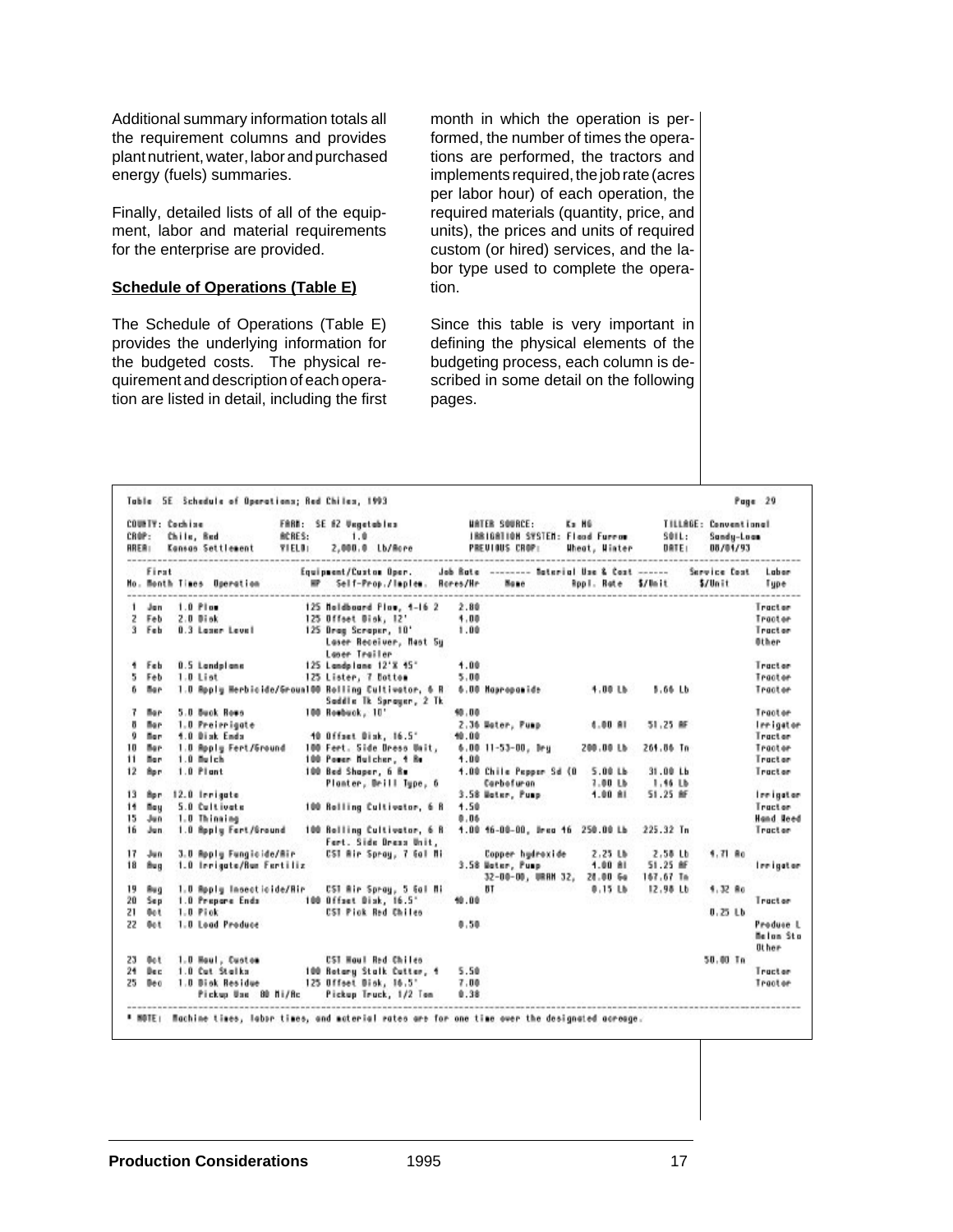| <b>Column Headings</b>                                   | <b>Description</b>                                                                                                                                                                                                                                                                                                                                                                                          |
|----------------------------------------------------------|-------------------------------------------------------------------------------------------------------------------------------------------------------------------------------------------------------------------------------------------------------------------------------------------------------------------------------------------------------------------------------------------------------------|
| No.                                                      | The sequence number of each operation is provided for the<br>ordering of operations.                                                                                                                                                                                                                                                                                                                        |
| <b>First Month</b>                                       | The first month in which each operation is to be performed is<br>displayed for sequencing purposes.                                                                                                                                                                                                                                                                                                         |
| Times                                                    | The number of times an operation is performed is identified. An<br>operation name may occur several times in a sequence of<br>budget operations, but if all elements of the operation are<br>identical (e.g., job rate or quantity of materials) then the opera-<br>tions will be combined into a single entry.                                                                                             |
| <b>Operation</b>                                         | The operation name is identified. Some abbreviations are<br>necessary to fit the limited space available in the table. See<br>Table 1 for a list of these abbreviations.                                                                                                                                                                                                                                    |
| <b>Equipment/Custom</b><br>Operation                     | This general heading identifies either 1) the combination<br>of equipment required to accomplish the operation, or 2) the<br>custom or hired service activity. This entry may be truncated if<br>questions arise about the actual material, refer to the alphabeti-<br>cal entries in Appendixes A and B.                                                                                                   |
| ΗP                                                       | The horsepower rating of the tractor used in this operation is<br>identified. If no tractor is used, this entry is blank.                                                                                                                                                                                                                                                                                   |
| Self-Prop./Implem.                                       | The implement column identifies 1) the descriptive name of an<br>implement used in the operation, 2) the descriptive name of the<br>self-propelled implement used in the operation, or 3) the descrip-<br>tive name of a custom activity used in the operation (preceded<br>by the abbreviation CST). Multiple lines may be required for<br>identification of implements towed behind tractors or vehicles. |
| <b>Job Rate</b>                                          | Job Rate (Acres/Hr) is defined as the number of acres that can<br>be completed per hour of labor. Machinery hours are usually<br>fewer than labor hours. The budgeting program adjusts all job<br>rates to provide labor and machine hours, as shown in Table C.                                                                                                                                            |
| <b>Material Use &amp; Cost</b>                           | Under this broader heading all materials applied during a spe-<br>cific operation are identified using the following information.                                                                                                                                                                                                                                                                           |
| Name                                                     | The name or names of any fertilizer, chemical, seed, water, or<br>miscellaneous materials used in crop production are listed (one<br>per line). Insofar as possible, the names used are generic, non-<br>trade names. This entry may be truncated if questions about the<br>actual material arise, refer to Appendixes A and B.                                                                             |
| Appl. Rate                                               | Each material application rate is identified with the appropriate<br>application unit.                                                                                                                                                                                                                                                                                                                      |
| \$/Unit                                                  | This column specifies the cost of the material with the appropri-<br>ate units at which the material is purchased.                                                                                                                                                                                                                                                                                          |
| <b>Service Cost</b>                                      | The cost and purchase unit $(\frac{6}{3})$ unit) of any custom operation<br>identified in the Self-Prop./Implem.column is noted here with the<br>appropriate purchase unit.                                                                                                                                                                                                                                 |
| <b>Labor Type</b>                                        | The type of labor used in the operation is identified.                                                                                                                                                                                                                                                                                                                                                      |
| cropping system for which cost estimates are being made. | The physical descriptions of the cropping operations provide the documentation of the                                                                                                                                                                                                                                                                                                                       |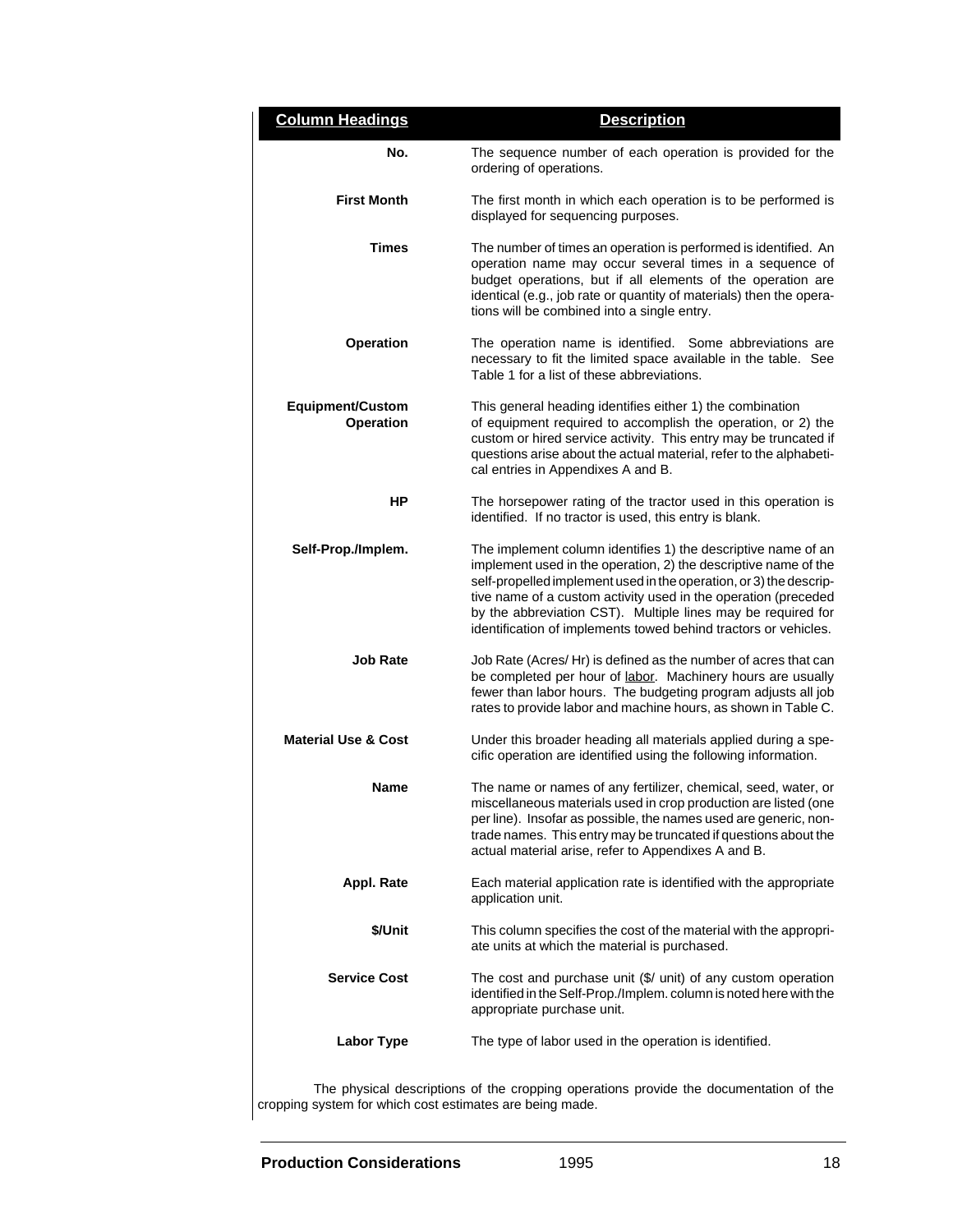#### **Summary**

Putting together your own cost of production estimates as was illustrated for red chiles is not an easy task. One may be tempted to pencil out just the main cash expenses and revenues. But this approach could lead to disaster if you realize that not all of your costs are being covered after a few years of operation. Taking the time to figure our your breakeven price for covering variable costs, all costs, and cash costs is a vital component for pricing decisions and economic viability. If your break-even price (after covering all costs) is higher than the existing competition, then you need to consider growing something else or become innovative at lowering your costs of production. Taking the time to pencil out a detailed crop budget like the one illustrated is the first thing direct marketers should do when starting out and update at the beginning of every year. Unfortunately, a detailed budget often doesn't happen until the money crunch is on and the financial losses are too great to recover from.

#### **References**

Daugherty, L., and J.C. Wade, 1993 Arizona Farm Machinery Costs, Extension Bulletin No. 193001, Cooperative Extension, University of Arizona, Tucson, AZ, January 1993.

Wade, J.C., L. Daugherty, R. Call, and M. Schneider. 1993-94 Arizona Vegetable Crop Budgets Southeastern Arizona, Extension Bulletin No. 193007, Cooperative Extension, University of Arizona, Tucson, AZ, August 1993.

<sup>1</sup> Wade is Acting Associate Director of Programs for Cooperative Extension. Daugherty and Tronstad are Research Specialist and Assistant Specialists , respectively in the Department of Agricultural and Resource Economics, The University of Arizona, Tucson, Az.